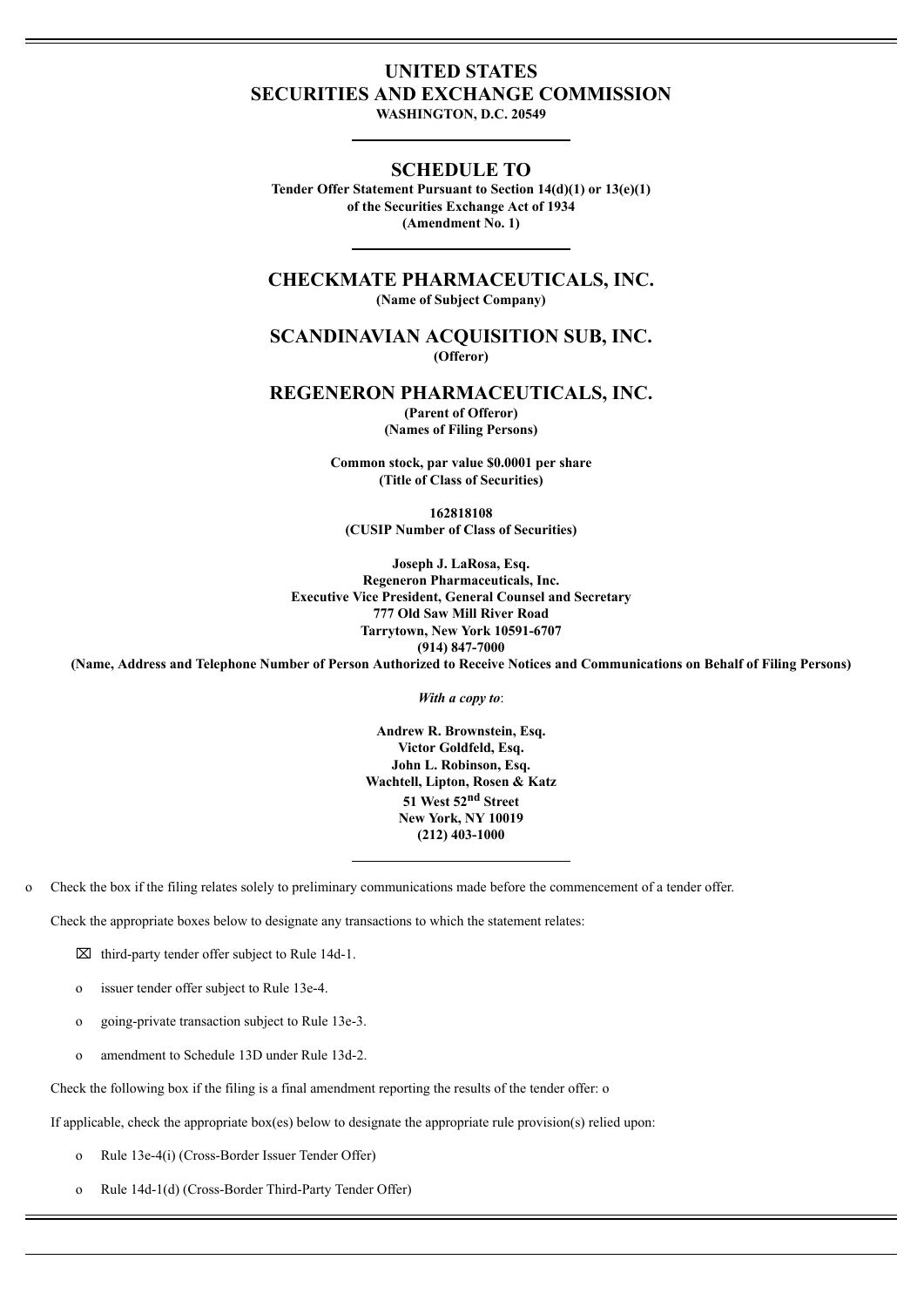This Amendment No. 1 (this "Amendment") amends and supplements the Tender Offer Statement on Schedule TO filed by Scandinavian Acquisition Sub, Inc., a Delaware corporation ("Purchaser") and a wholly owned subsidiary of Regeneron Pharmaceuticals, Inc., a New York corporation ("Regeneron"), with the U.S. Securities and Exchange Commission on May 2, 2022 (together with any subsequent amendments and supplements thereto, the "Schedule TO"). The Schedule TO relates to the offer by Purchaser to purchase all of the outstanding shares of common stock, par value \$0.0001 per share ("Shares"), of Checkmate Pharmaceuticals, Inc., a Delaware corporation ("Checkmate"), at a price of \$10.50 per share, to be paid to the seller in cash, without interest, and subject to reduction for any applicable withholding taxes, upon the terms and conditions set forth in the offer to purchase, dated May 2, 2022 (the "Offer to Purchase"), a copy of which is attached as Exhibit (a)(1)(A), and in the related letter of transmittal (the "Letter of Transmittal"), a copy of which is attached as Exhibit (a)(1)(B), which, as each may be amended or supplemented from time to time, collectively constitute the "Offer."

Except as otherwise set forth in this Amendment, the information set forth in the Schedule TO remains unchanged and is incorporated herein by reference to the extent relevant to the items in this Amendment. Capitalized terms used but not defined herein have the meanings ascribed to them in the Schedule TO.

#### **Items 1 through 9 and Item 11**

The information set forth in the Offer to Purchase under "The Tender Offer—Section 16—Certain Legal Matters; Regulatory Approvals" and Items 1 through 9 and Item 11 of the Schedule TO, to the extent such Items incorporate by reference the information contained in the Offer to Purchase, are hereby amended and supplemented as follows:

The following paragraph replaces in its entirety the first paragraph in the subsection entitled "*Compliance with the HSR Act*" which begins on page 52 of the Offer to Purchase:

"Under the HSR Act, and the related rules and regulations promulgated thereunder, certain transactions, including the Offer, may not be consummated until notifications have been given and information has been furnished to the FTC and the DOJ and all statutory waiting period requirements have been satisfied. On April 25, 2022, each of Regeneron and Checkmate filed Notification and Report Forms under the HSR Act with the FTC and the DOJ in connection with the purchase of Shares in the Offer. At 11:59 p.m., Eastern Time, on May 10, 2022, the waiting period applicable to the Offer under the HSR Act expired. Accordingly, the portion of the conditions to the Offer relating to the expiration or termination of the waiting period under the HSR Act has been satisfied."

The following paragraph is added at the end of such section on page 54 of the Offer to Purchase:

"*Securityholder Litigation.* On May 5, 2022, a complaint was filed in the United States District Court for the Eastern District of New York captioned *Hopkins v. Checkmate Pharmaceuticals, Inc., et al.*, 1:22-cv-02582 (E.D.N.Y.) (which we refer to as the "Merger Action"). The Merger Action alleges that the Schedule 14D-9 misrepresents and/or omits certain purportedly material information relating to the analyses performed by Checkmate's financial advisor in connection with the Merger. The Merger Action asserts violations of Sections 14(d) and 14(e) of the Exchange Act, and Rule 14d-9 promulgated thereunder, against all defendants (Checkmate and the Checkmate Board of Directors), and violations of Section 20(a) of the Exchange Act against Checkmate's directors. The Merger Action seeks, among other things, an injunction enjoining the consummation of the Merger, costs of the action, including plaintiffs' attorneys' fees and experts' fees, and other relief the court may deem just and proper. Checkmate has also received a demand letter from a purported Checkmate shareholder (which we refer to as the "Demand") requesting that Checkmate provide additional disclosures in connection with the Merger. The defendants believe the claims asserted in the Merger Action and the Demand are without merit. Additional lawsuits may be filed against Checkmate, the Checkmate Board of Directors, Regeneron and/or Purchaser, and additional demand letters may be received, in connection with the transactions contemplated by the Merger Agreement, including the Offer and the Merger (which we refer to as the "Transactions"), the Schedule TO and the Schedule 14D-9. If additional similar complaints are filed or additional similar demand letters are received, absent new or significantly different allegations, Purchaser will not necessarily disclose such additional filings or letters."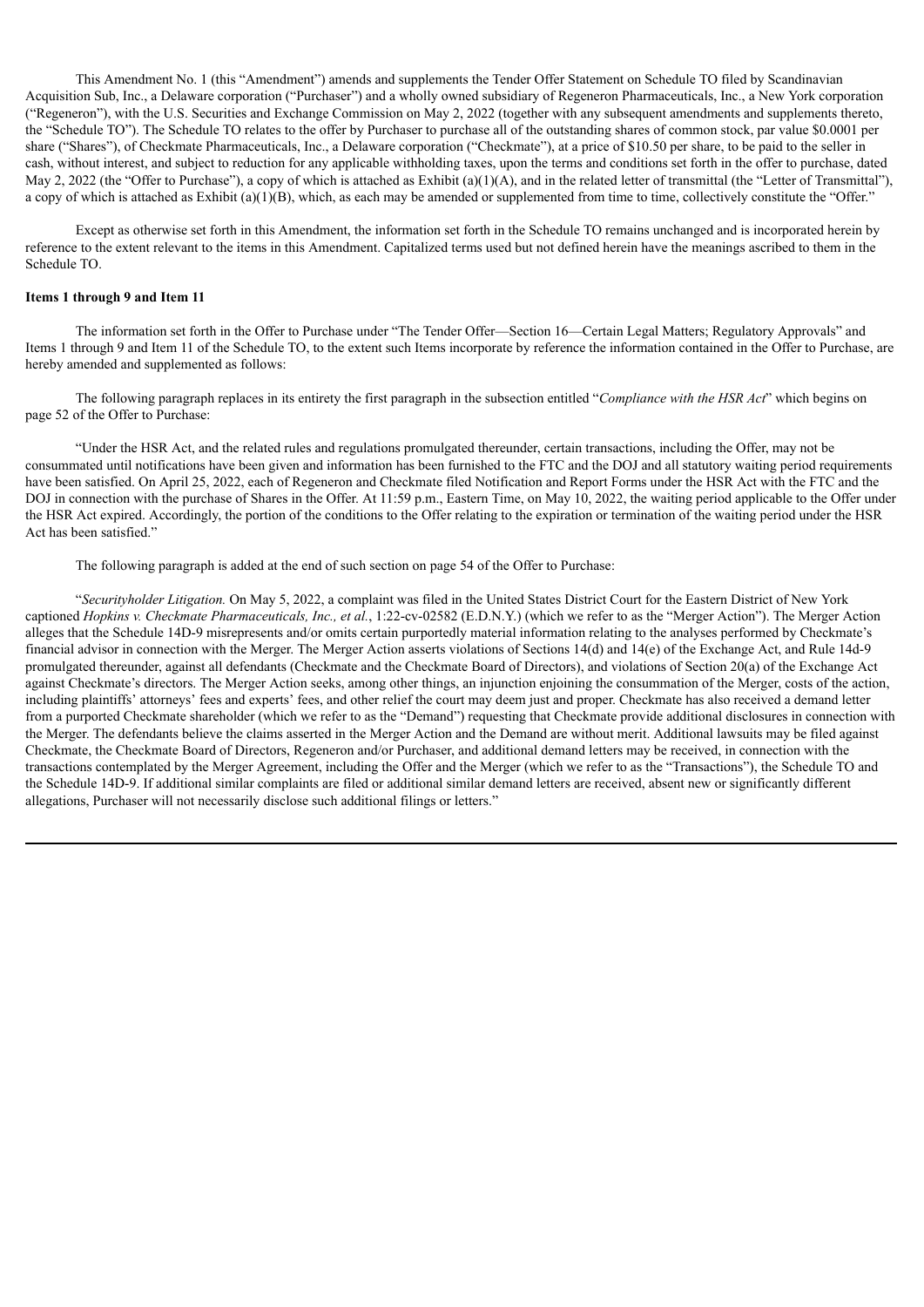### **Item 1.** *Summary Term Sheet.*

#### **Regulation M-A Item 1001**

The information set forth in the Offer to Purchase under the caption SUMMARY TERM SHEET is incorporated herein by reference.

### **Item 2.** *Subject Company Information.*

### **Regulation M-A Item 1002**

(a) *Name and Address.* The name, address, and telephone number of the subject company's principal executive offices are as follows:

Checkmate Pharmaceuticals, Inc. 245 Main Street, 2nd Floor Cambridge, MA 02142 (617) 682-3625

(b)-(c) *Securities*; *Trading Market and Price*. The information set forth in the Offer to Purchase under the following captions is incorporated herein by reference:

#### INTRODUCTION

THE TENDER OFFER — Section 6 ("Price Range of Shares; Dividends")

### **Item 3.** *Identity and Background of Filing Person.*

### **Regulation M-A Item 1003**

(a)-(c) Name and Address; Business and Background of Entities; and Business and Background of Natural Persons. The information set forth in the Offer to Purchase under the following captions is incorporated herein by reference:

#### SUMMARY TERM SHEET

THE TENDER OFFER — Section 8 ("Certain Information Concerning Regeneron and Purchaser")

SCHEDULE I — Information Relating to Regeneron and Purchaser

### **Item 4.** *Terms of the Transaction.*

#### **Regulation M-A Item 1004**

(a) *Material Terms.* The information set forth in the Offer to Purchase is incorporated herein by reference.

#### **Item 5.** *Past Contacts, Transactions, Negotiations and Agreements.*

#### **Regulation M-A Item 1005**

(a) *Transactions*. The information set forth in the Offer to Purchase under the following captions is incorporated herein by reference:

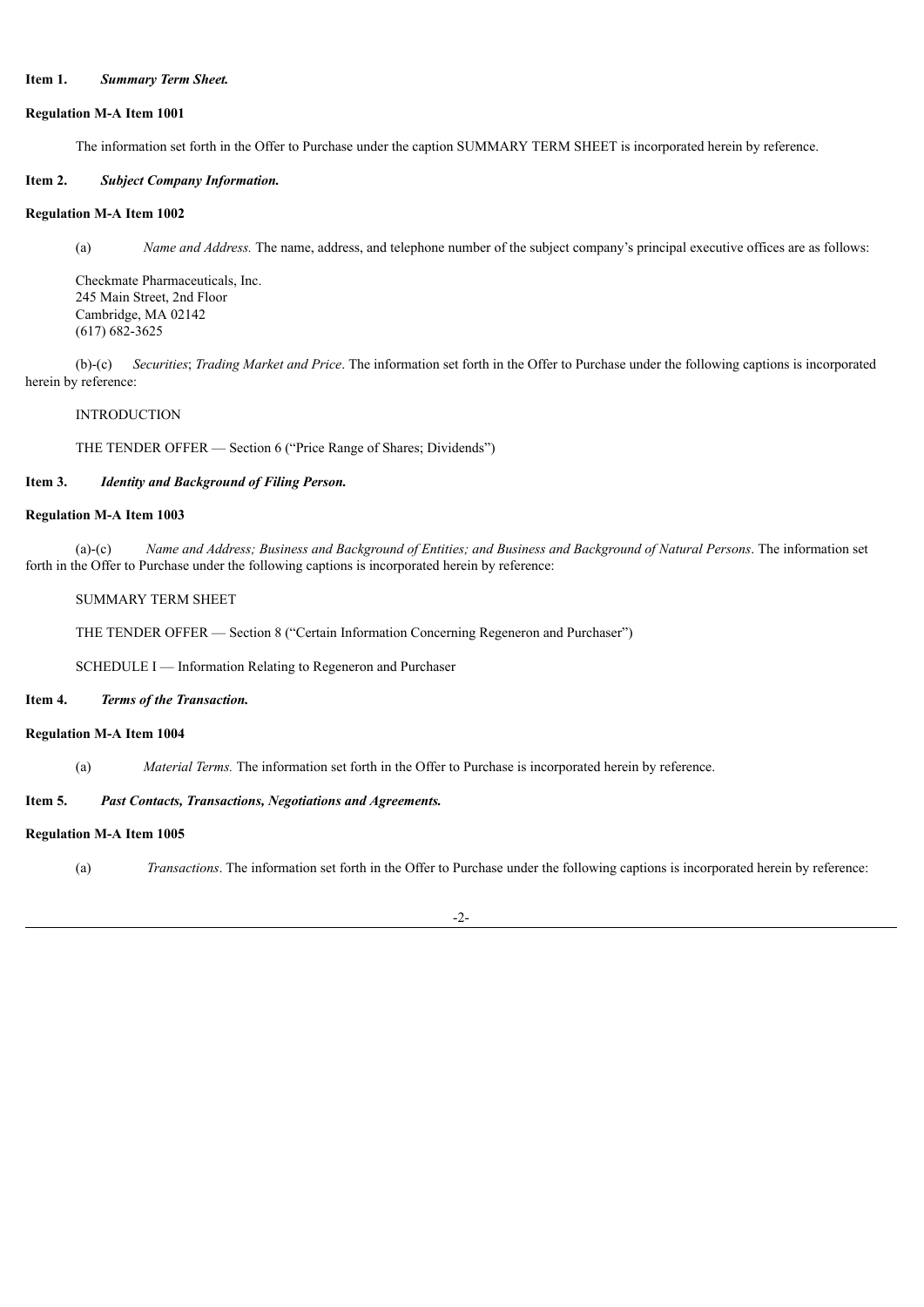### SUMMARY TERM SHEET

THE TENDER OFFER — Section 10 ("Background of the Offer; Past Contacts or Negotiations with Checkmate")

(b) *Significant Corporate Events*. The information set forth in the Offer to Purchase under the following captions is incorporated herein by reference:

### SUMMARY TERM SHEET

THE TENDER OFFER — Section 10 ("Background of the Offer; Past Contacts or Negotiations with Checkmate")

THE TENDER OFFER —Section 11 ("The Merger Agreement; Other Agreements")

THE TENDER OFFER — Section 12 ("Purpose of the Offer; Plans for Checkmate")

#### **Item 6.** *Purposes of the Transaction and Plans or Proposals.*

### **Regulation M-A Item 1006**

(a) *Purposes*. The information set forth in the Offer to Purchase under the following captions is incorporated herein by reference:

THE TENDER OFFER — Section 12 ("Purpose of the Offer; Plans for Checkmate")

(c) (1)-(7) *Plans*. The information set forth in the Offer to Purchase under the following captions is incorporated herein by reference:

### SUMMARY TERM SHEET

THE TENDER OFFER — Section 9 ("Source and Amount of Funds")

THE TENDER OFFER — Section 10 ("Background of the Offer; Past Contacts or Negotiations with Checkmate")

THE TENDER OFFER — Section 11 ("The Merger Agreement; Other Agreements")

THE TENDER OFFER — Section 12 ("Purpose of the Offer; Plans for Checkmate")

THE TENDER OFFER — Section 13 ("Certain Effects of the Offer")

THE TENDER OFFER — Section 14 ("Dividends and Distributions")

#### **Item 7.** *Source and Amount of Funds or Other Consideration.*

#### **Regulation M-A Item 1007**

(a) *Source of Funds*. The information set forth in the Offer to Purchase under the following captions is incorporated herein by reference:

SUMMARY TERM SHEET

THE TENDER OFFER — Section 9 ("Source and Amount of Funds")

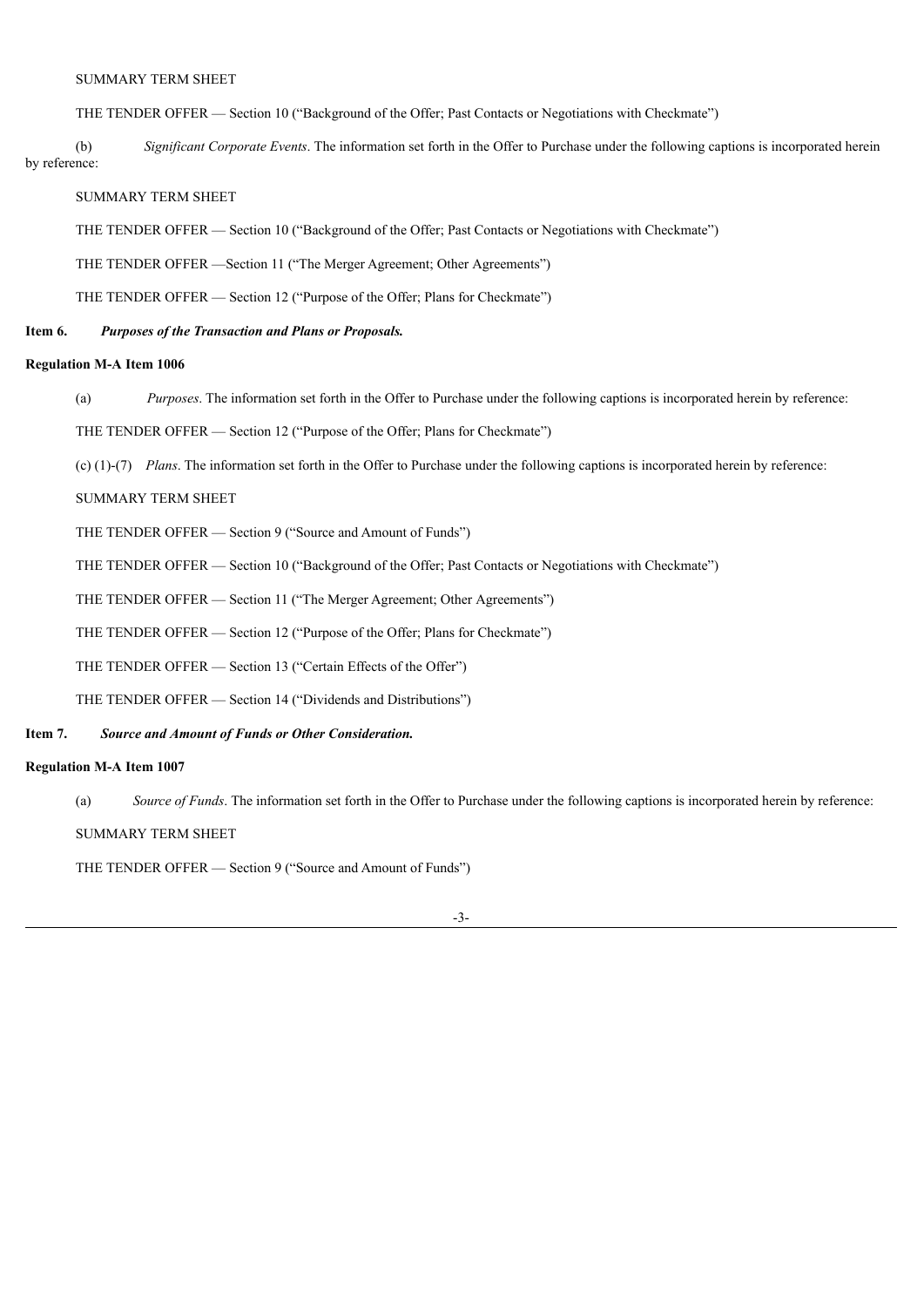### THE TENDER OFFER — Section 10 ("Background of the Offer; Past Contacts or Negotiations with Checkmate")

- (b) *Conditions*. The Offer is not subject to a financing condition.
- (d) *Borrowed Funds*. The information set forth in the Offer to Purchase under the following captions is incorporated herein by reference:

### SUMMARY TERM SHEET

THE TENDER OFFER — Section 9 ("Source and Amount of Funds")

THE TENDER OFFER — Section 10 ("Background of the Offer; Past Contacts or Negotiations with Checkmate")

THE TENDER OFFER — Section 11 ("The Merger Agreement; Other Agreements")

THE TENDER OFFER — Section 15 ("Conditions of the Offer")

#### **Item 8.** *Interest in Securities of the Subject Company.*

#### **Regulation M-A Item 1008**

(a) *Securities Ownership*. The information set forth in the Offer to Purchase under the following captions is incorporated herein by reference:

THE TENDER OFFER — Section 8 ("Certain Information Concerning Regeneron and Purchaser")

THE TENDER OFFER — Section 11 ("The Merger Agreement; Other Agreements")

THE TENDER OFFER — Section 12 ("Purpose of the Offer; Plans for Checkmate")

SCHEDULE I — Information Relating to Regeneron and Purchaser

(b) *Securities Transactions*. None.

### **Item 9.** *Persons/Assets Retained, Employed, Compensated or Used.*

#### **Regulation M-A Item 1009**

(a) *Solicitations or Recommendations*. The information set forth in the Offer to Purchase under the following captions is incorporated herein by reference:

SUMMARY TERM SHEET

THE TENDER OFFER — Section 3 ("Procedures for Accepting the Offer and Tendering Shares")

THE TENDER OFFER — Section 10 ("Background of the Offer; Past Contacts or Negotiations with Checkmate")

THE TENDER OFFER — Section 18 ("Fees and Expenses")

#### -4-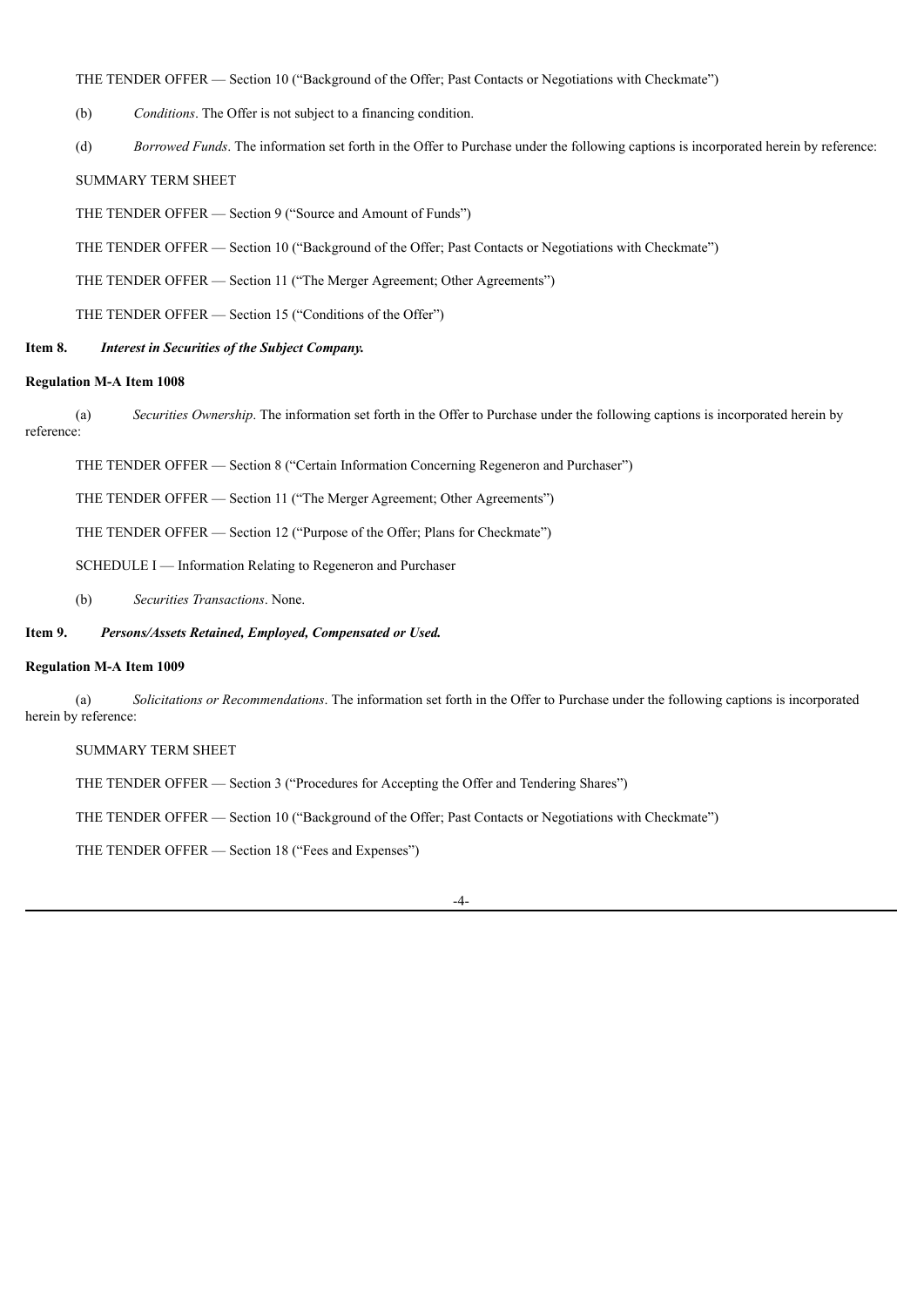### **Item 10.** *Financial Statements.*

#### **Regulation M-A Item 1010**

- (a) *Financial Information*. Not Applicable.
- (b) *Pro Forma Information*. Not Applicable.

### **Item 11.** *Additional Information.*

### **Regulation M-A Item 1011**

(a) *Agreements*, *Regulatory Requirements and Legal Proceedings*. The information set forth in the Offer to Purchase under the following captions is incorporated herein by reference:

#### SUMMARY TERM SHEET

THE TENDER OFFER — Section 10 ("Background of the Offer; Past Contacts or Negotiations with Checkmate")

THE TENDER OFFER — Section 11 ("The Merger Agreement; Other Agreements")

THE TENDER OFFER — Section 12 ("Purpose of the Offer; Plans for Checkmate")

THE TENDER OFFER — Section 13 ("Certain Effects of the Offer")

THE TENDER OFFER — Section 16 ("Certain Legal Matters; Regulatory Approvals")

(c) *Other Material Information*. The information set forth in the Offer to Purchase and the Letter of Transmittal is incorporated herein by reference.

#### -5-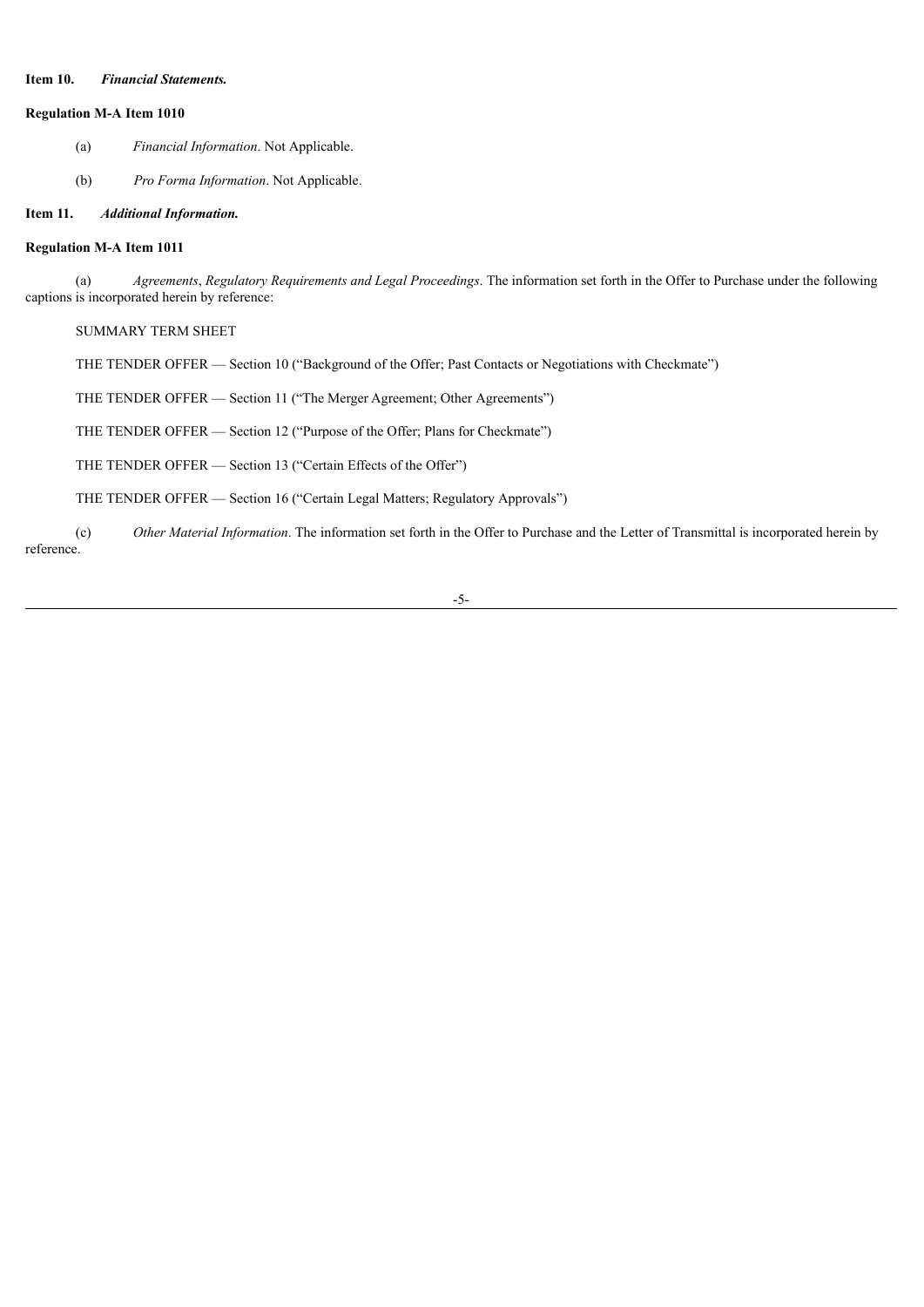# **Item 12.** *Exhibits.*

# **Regulation M-A Item 1016**

| <b>Exhibit No.</b>     | <b>Description</b>                                                                                                                     |
|------------------------|----------------------------------------------------------------------------------------------------------------------------------------|
| $(a)(1)(A)^*$          | Offer to Purchase, dated May 2, 2022.                                                                                                  |
| $(a)(1)(B)^*$          | Letter of Transmittal.                                                                                                                 |
| $(a)(1)(C)^*$          | Letter to Brokers, Dealers, Commercial Banks, Trust Companies and Other Nominees.                                                      |
| $(a)(1)(D)^*$          | Letter to Clients for Use by Brokers, Dealers, Commercial Banks, Trust Companies and Other Nominees.                                   |
| $(a)(1)(E)^*$          | Summary Advertisement as published in <i>The New York Times</i> on May 2, 2022                                                         |
| $(a)(1)(E)^*$          | Joint Press Release issued by Regeneron Pharmaceuticals, Inc. and Checkmate Pharmaceuticals, Inc. on April 19, 2022 (incorporated      |
|                        | by reference to Exhibit 99.1 to the Schedule TO-C filed by Regeneron Pharmaceuticals, Inc. with the U.S. Securities and Exchange       |
|                        | Commission on April 19, 2022).                                                                                                         |
| $(a)(1)(G)^*$          | Social Media Posts from April 19, 2022 (incorporated by reference to Exhibit 99.2 to the Schedule TO-C filed by Regeneron              |
|                        | Pharmaceuticals, Inc. with the U.S. Securities and Exchange Commission on April 19, 2022).                                             |
| $(d)(1)^*$             | <u>Agreement and Plan of Merger among Checkmate Pharmaceuticals, Inc., Regeneron Pharmaceuticals, Inc., and Scandinavian</u>           |
|                        | <u>Acquisition Sub, Inc., dated April 18, 2022 (incorporated by reference to Exhibit 2.1 to the Form 8-K filed by Checkmate</u>        |
|                        | Pharmaceuticals, Inc. with the U.S. Securities and Exchange Commission on April 19, 2022).                                             |
| $(d)(2)^*$             | Confidentiality Agreement dated March 22, 2022, between Checkmate Pharmaceuticals, Inc. and Regeneron Pharmaceuticals, Inc.            |
| $(d)(3)^*$             | Tender and Support Agreement, dated as of April 18, 2022, by and among Regeneron Pharmaceuticals, Inc., Scandinavian Acquisition       |
|                        | Sub, Inc. and certain Stockholders of Checkmate Pharmaceuticals, Inc. (incorporated by reference to Exhibit 99.1 to the Form 8-K filed |
|                        | by Checkmate Pharmaceuticals, Inc. with the U.S. Securities and Exchange Commission on April 19, 2022).                                |
| $\underline{(d)(4)^*}$ | Exclusivity Agreement, dated March 22, 2022, by and between Regeneron Pharmaceuticals, Inc. and Checkmate Pharmaceuticals, Inc.        |
| (g)                    | None.                                                                                                                                  |
| (h)                    | None.                                                                                                                                  |
| $107*$                 | Filing fee table                                                                                                                       |
|                        |                                                                                                                                        |

\* Previously filed.

# **Item 13.** *Information Required by Schedule 13E-3.*

Not applicable.

-6-